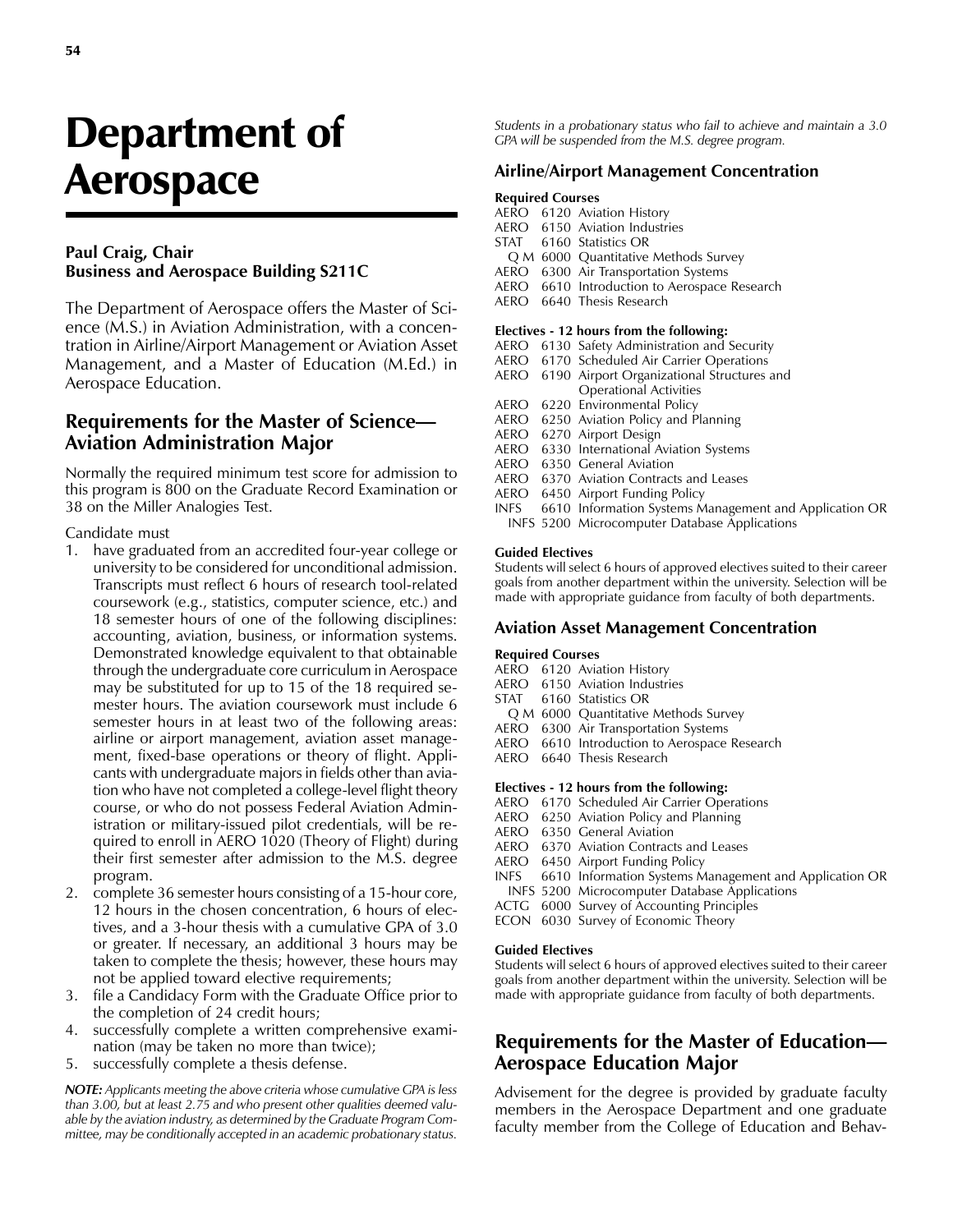ioral Science. Students in the M.Ed. degree program may elect either an aerospace or an education option. Both options consist of a 13-hour core and are designed to serve applicants interested in education or professional development programs and administration.

Normally, the required test score for admission to the M.Ed. program is 30 on the Miller Analogies Test or a satisfactory score on the Graduate Record Examination.

### Candidate must

- 1. hold a bachelor's degree from an accredited institution;
- 2. complete 34 semester hours with no more than 30 percent of the total degree hours dually listed as undergraduate/graduate hours (Students should refer to the appropriate option for specific requirements.);
- 3. be admitted by Aerospace Department's Graduate Program Committee;
- 4. file a Candidacy Form with the Graduate Office prior to the completion of 24 credit hours;
- 5. successfully complete a written comprehensive examination (may be taken no more than twice).

### **Option 1 (Aerospace)**

### **Required - 13 hours**

- AERO 6100 Aviation Workshop (same as YOED 6100)
- SPSE 6430 Introduction to Curriculum Development
- AERO 6610 Introduction to Aerospace Research OR
- FOED 6610 Analysis and Application of Educational Research AERO 6120 Aviation History

### **Aerospace Electives - 12 hours**

Any 5000-level aerospace course not previously taken at the 4000 level or any 6000-level aerospace course with the approval of the student's Aerospace Department advisor.

### **Education Electives - the following three (3) courses or courses approved by the College of Education and Behavioral Science advisor:**

| <b>FOED</b> | -6020 Educational Foundations |  |
|-------------|-------------------------------|--|
|             |                               |  |

- SPSE 6040 Supervision of Instruction<br>SPSE 6050 Instructional Leadership
- 6050 Instructional Leadership

### **Option 2 (Education)**

Students choosing this option must have a designated College of Education and Behavioral Science advisor and should have the appropriate teaching license. The licensure requirement may be waived under special circumstances. A student seeking a licensure waiver must initiate a written request with the advisor, seek approval from the chair and dean of the College of Education and Behavioral Science, and forward the request to the Office of Teacher Licensure, McWherter Learning Resources Center 170.

### **Required - 13 hours**

- YOED 6100 Aviation Workshop
- SPSE 6430 Introduction to Curriculum Development
- FOED 6610 Analysis and Application of Educational Research OR
- AERO 6610 Introduction to Aerospace Research

AERO 6120 Aviation History

### **Electives - 12 hours**

| 6020 Educational Foundations                      |
|---------------------------------------------------|
| 6040 Supervision of Instruction                   |
| 6050 Instructional Leadership                     |
| 6080 Studies in Leadership                        |
| 6250 Seminar in Curriculum Improvement            |
| 6340 School Finance                               |
| 6500 Studies in Education: Administration         |
| 6600 Microcomputers in Educational Administration |
|                                                   |

### **Aerospace Electives - 9 hours**

Any 5000-level aerospace course not previously taken at the 4000 level or any 6000-level aerospace course except for AERO 6100 and 6610.

# **Courses in Aerospace [AERO]**

**5050 (505) Aerospace Internship I.** Three credits. Prerequisite: Consent of department chair. Student employed by an acceptable airline, airport director, or aerospace industry for field work. Minimum 300 hours work required. Pass/Fail grading.

**5071- (507) Problems in Aerospace.** One to three credits. Individual **5073** directed study in the field of aerospace.

- **5075 Selected Readings in Aerospace.** Three credits. Prerequisite: Graduate standing. Guided readings in aviation or space. Topics alternate each semester and range from historical events to possible future developments. Discussion, presentations, and critical analysis of material.
- **5100 (523) Airline Management.** Three credits. Airline operation and implementation of sound management practices.
- **5110 (511) Airport Management.** Three credits. Airport operations. Development of an airport master plan.
- **5130 (513) Aerospace Physiology.** Three credits. Instruction, readings, and structured experiences to ensure familiarity with the various physiological and health-related factors affecting a flyer's safety and performance.
- **5150 (515) Fixed Base Operations Management.** Three credits. The FBO operator and the essential role played in general aviation.
- **5160 (565) Aviation Law.** Three credits. Legal responsibility in the aviation industry.
- **5170 (537) Airport Planning and Design.** Three credits. Methods utilized in airport planning and design; relationship of the airport and the community.
- **5200 (510) Flight Instruction for Teachers.** Three credits. Flight instruction and discussion provide an opportunity to understand the airplane and its operation. Fee required.
- **5230 (533) Advanced Air Navigation.** Three credits. Advanced navigation equipment and operation procedures, GPS, and LORAN.
- **5240 (522) Aircraft Systems Management.** Three credits. Instruction and the requirements pertaining to activities of a flight engineer.
- **5310 (501) Aerospace Vehicle Systems.** Three credits. Design, use, and function of typical hydraulic, mechanical, and electrical systems used on aircraft. For potential pilots, flight engineers, and mechanics.